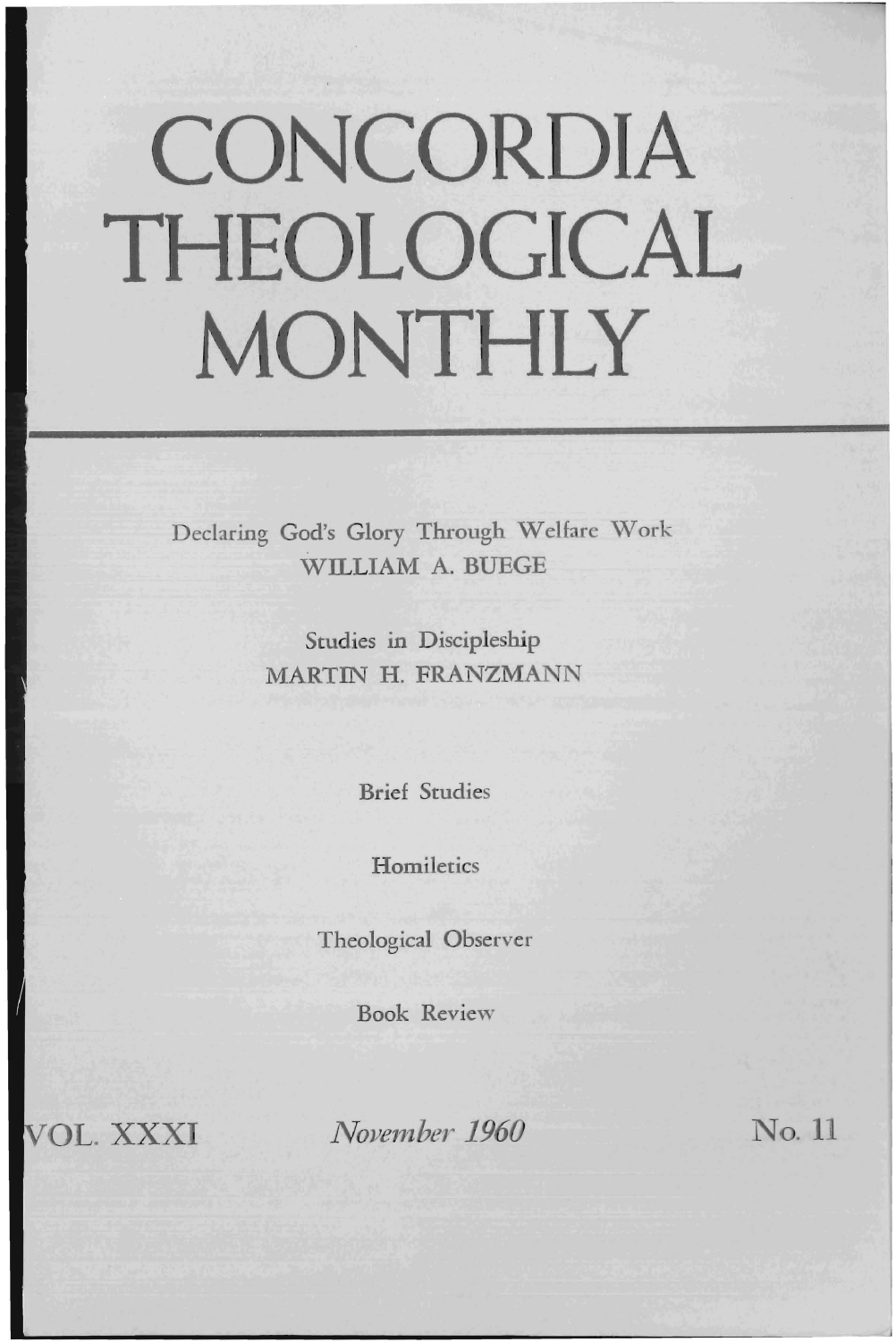## TO BE AND TO DO

Under this heading *Theology Today* (July 1960), with the permission of the publishers, the Highway Press, 6 Salisbury Sq., London, E. C. 4, presents to its readers a few paragraphs from Douglas Werner's book, *What Is Evangelism?* which appeared in 1959. We quote from them the following sentences because of their urgent appeal: "Every time we give Christ to men we receive him back again and perceive him to be yet greater than we knew before. That is the momentum of the evangelist and the wonder of the missionary enterprise. Jesus describes this task in picture terms: it is like a fisher of men, like a farmer sowing seed, like a shepherd seeking a lost sheep. Patience, skill, and persistence are required in all these occupations; they are essential also in the evangelistic mission of the church. For the shepherd goes on seeking the lost sheep *until he finds it* [italics in original}. The evangelist therefore is filled both with expectancyand despair. His despair arises from a full assessment of the situation he confronts: a gang of wayward juveniles, a factory canteen, a theater line-up, a vast Muslim city. How impossible it is for a mere man to convey the Gospel which will make sense! Only God himself can communicate it effectively. But the expectancy of the true evangelist arises out of this certainty - that God does this and that he deigns to use men as his instruments. To have seen God at work once is to expect him to work always, whether or not we see the results. It was not an American evangelist but St. John Chrysostom ... who wrote: 'Nothing is more useless than a Christian who does not try to save others. . . . I cannot believe in the salvation of anyone who does not work for his neighbour's salvation.'''

JOHN THEODORE MUELLER

# THE CIRCUMCELLIONS OF HIPPO REGIUS

Under this heading Hans-Joachim Diesner, Halle, in *Theologische Literaturzeitung* (July 1960), endeavors to clarify this strange group of Donatist troublemakers from legal documents dating especially from the time of St. Augustine  $(A, D, 354-430)$ , bishop of Hippo, North Africa, who no doubt was the most capable opponent of the Donatists and the circumcellions. The *New Standard Dictionary of the English Language* defines a "circumcellion" as "one of a fanatical party of Donatists (4th and 5th centuries) of northern Africa courting death by deeds of violence."

Diesner tries to show that despite the vast literature on the circumcellions relatively little is known of these violent fanatics. The legal documents, however, seem to show that among them there existed a more moderate party which was by no means impoverished and of which even St. Augustine speaks with moderation. Incidentally Diesner's article points out how great the harm was which Donatism inflicted upon the orthodox Christian church and how its extreme fanaticism did *its* regrettable part to cause the church in North Africa at a later time to succumb to Islam. By comparison it also depicts the greatness of St. Augustine as a church leader who did his best to suppress circumcellionism and effect a reconciliation between Christian orthodoxy and Donatism.

### JOHN THEODORE MUELLER

### BRIEF ITEMS FROM

NATIONAL LUTHERAN COUNCIL

*Thiensville, Wis.-The* Lutheran Church - Missouri Synod's participation in unity talks was strongly defended here by the denomination's President, Dr. John W. Behnken of St. Louis, Mo. Speaking at an informal conference of conservative Lutheran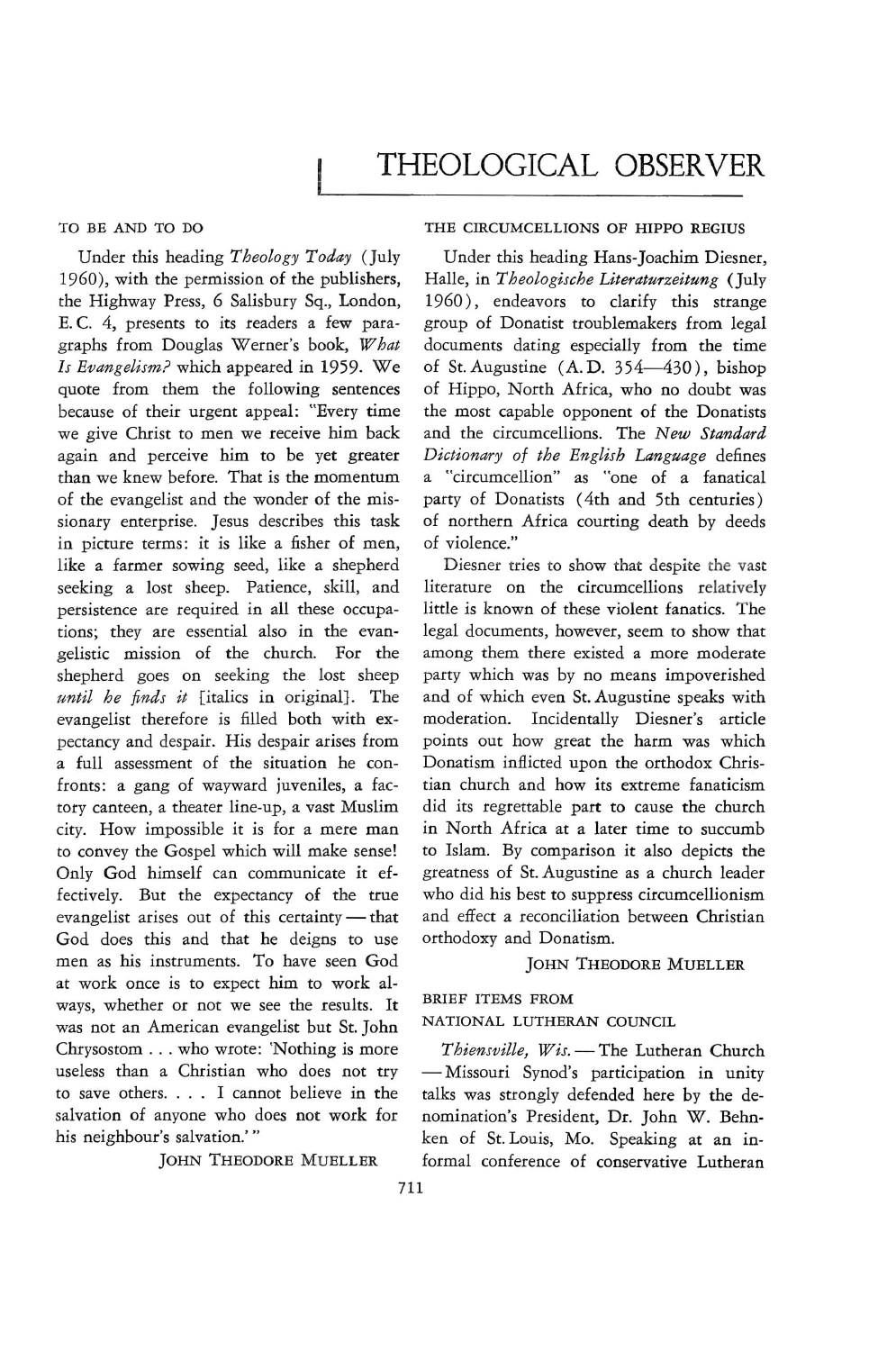theologians from nine nations, Dr. Behnken referred to the Missouri Synod's recent conversations with the National Lutheran Council and its plans for doctrinal discussions with the newly organized American Lutheran Church. "We are committed on the basis of Scripture to talk to these people," he said. "The rest we will leave to God."

In a paper presented earlier, Dr. Behnken insisted that "isolation is never the answer" to the problem of relations with other Christian churches, either Lutherans or other denominational families. "If Rome came to us with an honest invitation - which she hasn't - to discuss doctrine and not just listen, I think we would be in duty bound to bear testimony," he said.

Representatives of the NLC and the Missouri Synod met in Chicago early in July in a three-day session to explore the theological implications of inter-Lutheran cooperative relationships. A second meeting is scheduled in St. Louis Nov. 18-19.

Ferrin, Ill. - This 100 per cent Lutheran community in Southern Illinois has been tentatively declared by the U. S. Census Bureau to be the new center of population of the United States. The final decision concerning the exact center will not be made until next year.

Ferrin is a town of 50 Lutheran residents, 18 houses, one small supermarket, a grain elevator, a farm implement store, a church, and a parochial school. The recently built Lutheran school is the only school in the community. The congregation is affiliated with The Lutheran Church - Missouri Synod. The community has no ordinances, no crime, no juke boxes, no soda fountains, no filling stations, no movie theaters, and no saloons. But it does have quiet charm, motorists approaching the town on U. S. Highway 50 soon discover.

On August 7 Dr. Robert Scharlemann, a former professor at Valparaiso (Ind.) University, was installed as pastor. William

Brandt, 24, a native of Nebraska and a graduate of Concordia Teachers College in Seward, Nebr., teaches 27 pupils in the eightgrade school.

Geneva. - A bibliography listing 54 of the modern languages in which Martin Luther's Small Catechism is currently in print was published here by the Lutheran World Federation Department of Theology. Department director Vilmos Vajta said the list was not complete, but that it did "show something of the radiation of the Reformer's work into the various cultural and geographical areas."

The Small Catechism, Luther's simple question-and-answer exposition of basic Christian doctrine, which has been used to prepare Lutheran youth for adult church membership in innumerable countries since the Reformation, is one of the most widely translated and published works of world literature, outstripped by few books besides the Bible.

Over two thirds of the 54 languages were of the non-Christian areas of the globe, while only 17 were languages of Europe and the Americas. Listed were 22 African and seven Asian tongues, as well as eight of the Pacific island of New Guinea, where Lutherans have the largest Protestant mission in the world.

Other writings of the Reformer were listed for 20 of the 54 languages. They included all but three of the 17 western tongues, but only six of the 37 Asian, African, and New Guinean ones. Significantly, the listed English, Spanish, and Portuguese versions of Luther's writings were published not in Europe but in the Americas.

Logically, the longest single-language list of writings is that of the Reformer's mother tongue, German. It includes 24 single works and seven multivolume collections, headed by the monumental Weimar edition.

*Washington, D.C.* — A Missouri Lutheran Navy chaplain has been selected for the rank of Rear Admiral. According to the Depart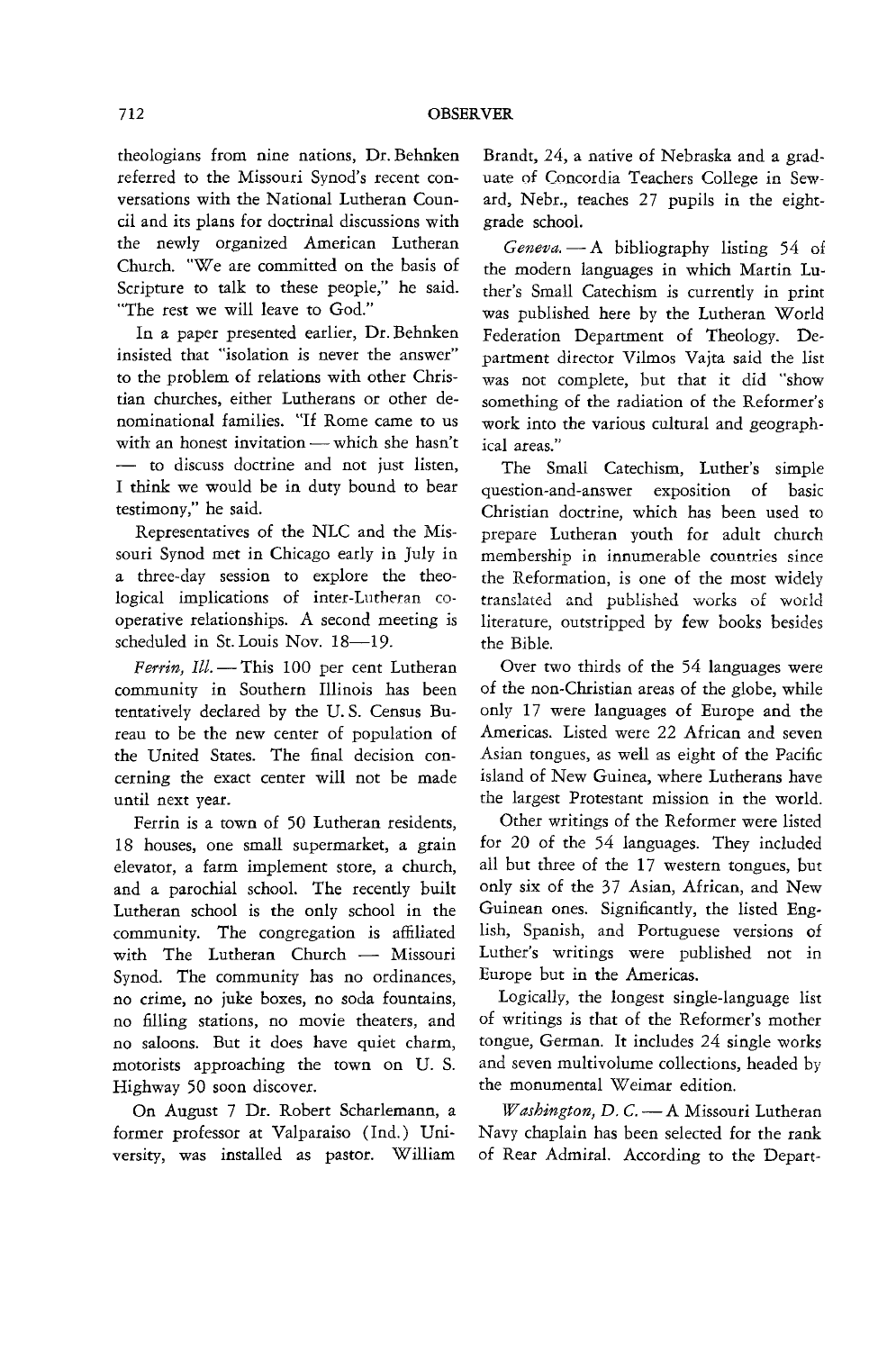ment of Defense here, he is the first Lutheran clergyman so honored. The promotion of Chaplain Joseph Floyd Dreith, who is presently officer in charge of the Navy Chaplain School, Newport, R. 1., is to become effective in June 1961.

A native of Berthoud, Colo., the Lutheran Church - Missouri Synod chaplain *is* a graduate of Concordia College, Oakland, Calif., and Concordia Seminary, St. Louis, Mo.

The Defense Department reported that he was appointed to the Navy Chaplain Corps in 1937. Since then he has served aboard the USS *Arizona,* USS *Pensacola,* USS *Black Hawk,* and USS *Bunker Hill,* in addition to many shore assignments.

Chaplain Dreith is authorized to wear the Presidential Unit Citation, which was awarded the USS *Bunker- Hill* for service from Nov. 11, 1943, to May 11, 1945, during World War II. He also has the China Service Medal, the American Defense Service Medal, the American Campaign Medal, the Asiatic-Pacific Campaign Medal, with one silver star and four bronze stars, the World War II Victory Medal, and the National Defense Service Medal.

*New York.-A* pastor of The Lutheran Church - Missouri Synod who has been teaching at a college of the Augustana Lutheran Church has accepted an overseas assignment from the Lutheran World Federation. The *Rev.* Rodney Dean Dannehl, 32, assistant professor of sociology and social work at Gustavus Adolphus College in Saint Peter, Minn., during 1959-60, will serve the LWF's Department of World Service as director of its material aid program in Hong Kong. Appointed for a three-year term, he left for the Orient early in August.

The bulk of the food and clothing distributed by LWF/WS in the British Crown Colony is supplied by Lutheran World Relief, the material aid agency of the National Lutheran Council and of the Board of World Relief of the Missouri Synod.

LWR's schedule of shipments during 1960-61 1,000,000 2,500,000 pounds of rice, and 900,000 to Hong Kong includes some pounds of powdered milk, pounds of corn meal from Government-donated surplus commodities. About 400,000 pounds of clothing and substantial quantities of medicines are also sent annually to Hong Kong by LWR.

The Rev. Mr. Dannehl will supervise the distribution of these supplies, working under the direction of the Rev. K. Ludwig Stumpf, senior representative in Hong Kong.

*Eshowe, South Africa.* - Four Natal Lutheran bodies whose mission backgrounds are of as many different nationalities joined at the Kwa Mondi mission station here in July to constitute a united provincial church. The resulting 160,OOO-member Evangelical Lutheran Church of the Zulu-Xhosa-Swazi Region is the first of several such regional united Lutheran bodies that are to be set up in the different provinces of the South African union and Southwest Africa, according to over-all unification plans.

Merging Natal bodies are the Mankankanana Lutheran, Evangelical Lutheran Zulu, and Norwegian Lutheran Zulu churches, and the Zulu-Xhosa-Swazi Synod. They are related, respectively, to the (American) Evangelical Lutheran Church mission, Church of Sweden mission, Norwegian Missionary Society, and (German) Berlin mission.

The occasion was hailed in a telegram received here from Lutheran World Federations headquarters in Geneva. "The LWF rejoices that missions from four nations and churches using three African languages have constituted a new Lutheran Church," it said. The message was signed by LWF Executive Secretary Carl E. Lund-Quist and Director Arne Sovik of the Department of World Mission.

Major issue debated at the assembly here was whether the new body should be headed by a president or a bishop. Opinion on the